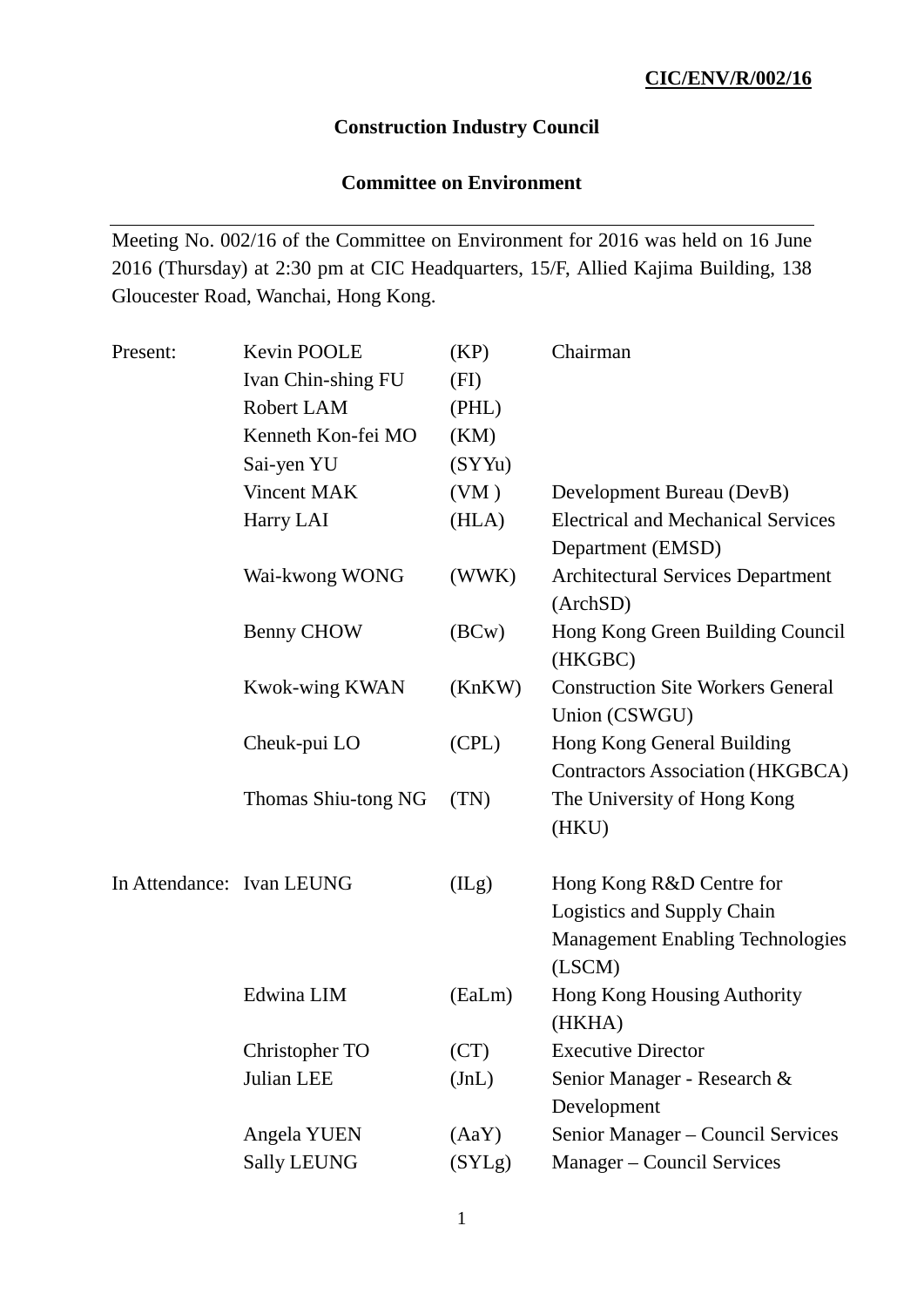|            | <b>James WONG</b>        | (JsW)  | Assistant Manager – Research &<br>Development |
|------------|--------------------------|--------|-----------------------------------------------|
| Presenter: | <b>Tommy LEUNG</b>       | (TyLg) | Mercado Solutions Associates Ltd.             |
|            | Dorothy CHUNG            | (DyC)  | Mercado Solutions Associates Ltd.             |
| Apologies: | <b>Reuben CHU</b>        | (RCU)  |                                               |
|            | Ada FUNG                 | (AF)   | for Permanent Secretary for                   |
|            |                          |        | Transport and Housing (Housing)               |
|            | Siu-wai HUI              | (SWH)  | Director of Buildings                         |
|            | Stephen LAI              | (SLI)  |                                               |
|            | <b>Christopher LEUNG</b> | (KYL)  |                                               |
|            | Shu-jie PAN              | (PSJ)  |                                               |
|            | Ringo Shek-man YU        | (RiYu) | Chairperson of Task Force on                  |
|            |                          |        | <b>Strategy for Management and</b>            |
|            |                          |        | Reduction of Construction and                 |
|            |                          |        | Demolition Waste in Hong Kong                 |
|            |                          |        | (TF-MRW)                                      |
|            | <b>Tony LEE</b>          | (TLe)  | <b>Environmental Protection</b>               |
|            |                          |        | Development (EPD)                             |
|            | Sunny CHAI               | (SyCi) | Hong Kong R&D Centre for                      |
|            |                          |        | Logistics and Supply Chain                    |
|            |                          |        | <b>Management Enabling Technologies</b>       |
|            |                          |        | (LSCM)                                        |
|            | Ka-lung CHAN             | (KLCn) | Hong Kong Federation of Electrical            |
|            |                          |        | and Mechanical Contractors                    |
|            |                          |        | (HKFEMC)                                      |
|            | Ping-wai CHOW            | (PCH)  | Hong Kong Construction Industry               |
|            |                          |        | <b>Employees General Union</b>                |
|            |                          |        | (HKCIEGU)                                     |
|            | Shun-cheng LEE           | (LeSC) | The Hong Kong Polytechnic                     |
|            |                          |        | University (HKPU)                             |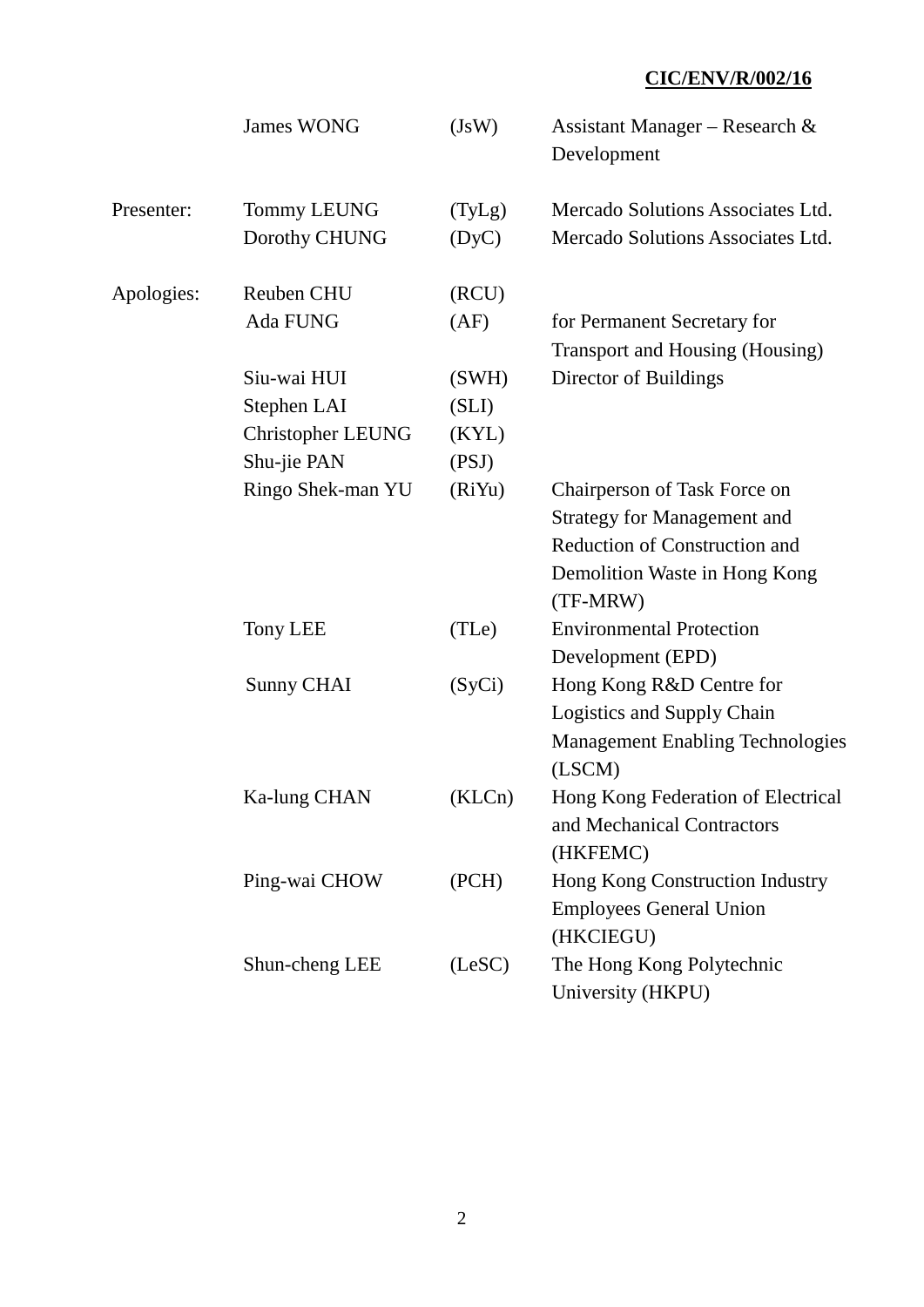#### **PROGRESS REPORT**

**Action**

New Co-opted Members were introduced at the beginning of the meeting.

# 2.1 **Confirmation of the Progress Report of the Com-EIT Meeting No. 001/16 held on 30 March 2016**

Members took note of Progress Report CIC/EIT/R/001/16 and confirmed the Progress Report of the last meeting held on Wednesday, 30 March 2016.

*(KM joined the meeting at 2:35pm)*

### 2.2 **Matters Arising from the Previous Meeting**

SYLg updated the following 3 matters:

Agenda item 1.4 The proposed list of Co-opted Members was approved by Council at its meeting scheduled on 29 April 2016. A Member from Council requested to invite Hong Kong Construction Sub-contractors Association (HKCSA) nominate a person to become Co-opted Member. After deliberations, it was agreed to consult HKCSA in future on occasions with subjects relevant to them.

> Besides, the CIC Secretariat received an email from Environmental Protection Department (EPD) informing us that EPD would like to take out the Co-opted Membership from Com-ENV (as Management considers it more flexible not to join as a standing member). The CIC Secretariat has sent email with follow up calls to EPD. After deliberations, Members agreed it is crucial to have representative from EPD in Com-ENV. The CIC Secretariat will continue to liaise with EPD.

CIC **Secretariat** 

Agenda item 1.9 Regarding the feedback from Members of Com-ENV on the recommendations from the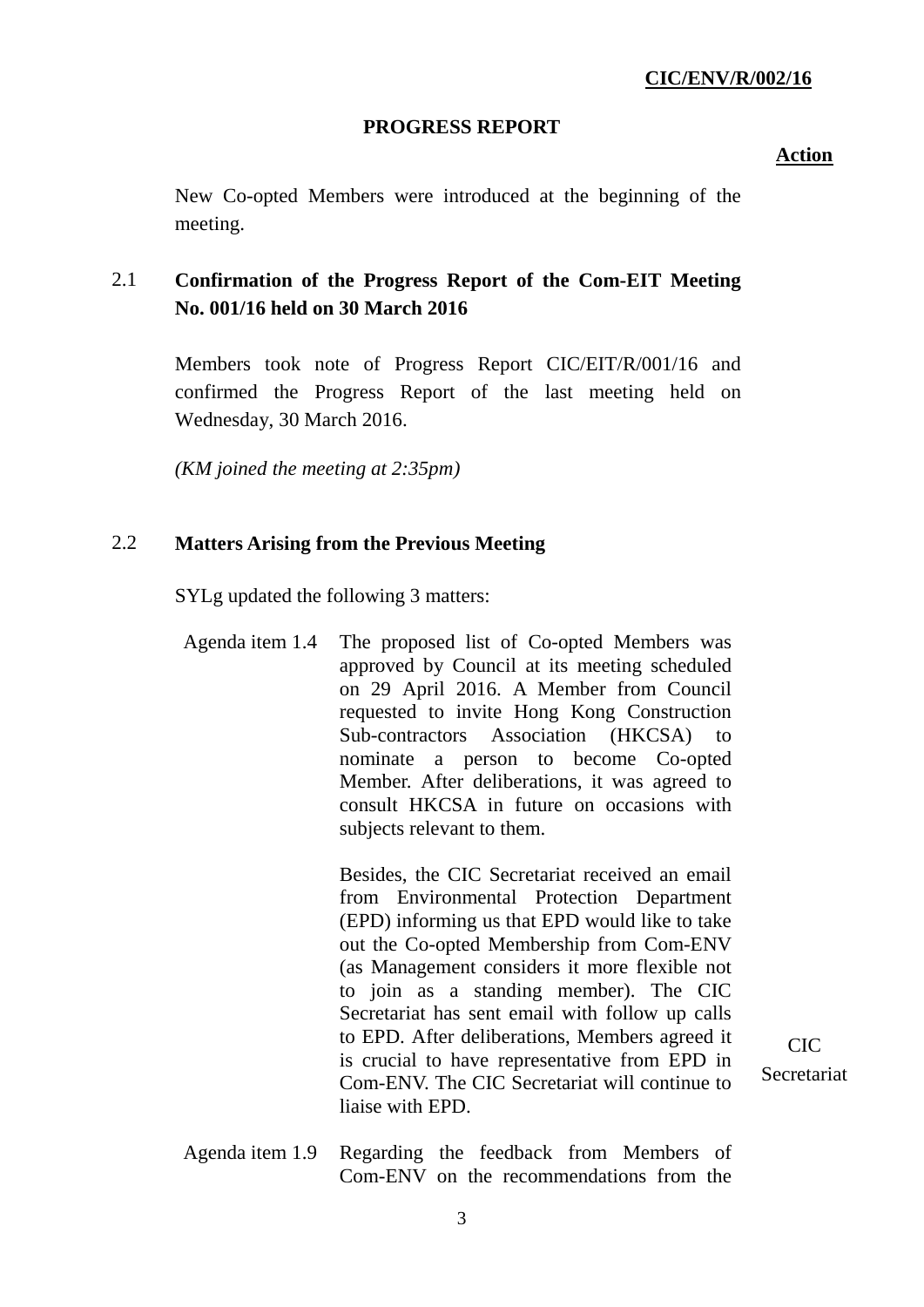# **Action**

Mckinsey Interim Report, it was reported under Agenda Item 2.8.

# 2.3 **Rename of Com-EIT and Amend of Terms of Reference**

AaY briefed Members on the paper CIC/ENV/P/008/16 regarding "Rename of Com-EIT and Amend of Terms of Reference".

To better reflect the functions of the Committees and simplicity in nomenclature, the Council approved the change of Standing Committee name of Com-EIT to Com-ENV on 29 April 2016. The issues related to Building Information Modelling (BIM) were transferred from the Com-ENV to the Committee on Productivity (Com-PRO). It was suggested that the Terms of Reference (TOR) of the respective Committees should be updated to include elements of Innovation, Technology and Research.

Members were also informed that the proposed TOR for Com-ENV would be submitted to Council for approval on 17 June 2016.

*(See items 2.5 & 2.6 which were reported before item 2.4)*

# 2.4 **Progress update of the Task Force on Strategy for Management and Reduction of Construction & Demolition (C&D) Waste in Hong Kong and its Consultancy Services**

SYLg briefed Members on the paper CIC/ENV/P/009/16 regarding "Progress update of the Task Force on Strategy for Management and Reduction of Construction & Demolition (C&D) Waste in Hong Kong and its Consultancy Services".

The Consultancy Services on Strategy for Management and Reduction of C&D Waste in Hong Kong was awarded to PolyU Technology and Consultancy Co. Limited (PolyU). A kick off meeting was held with PolyU on 20 May 2016. The Proposal,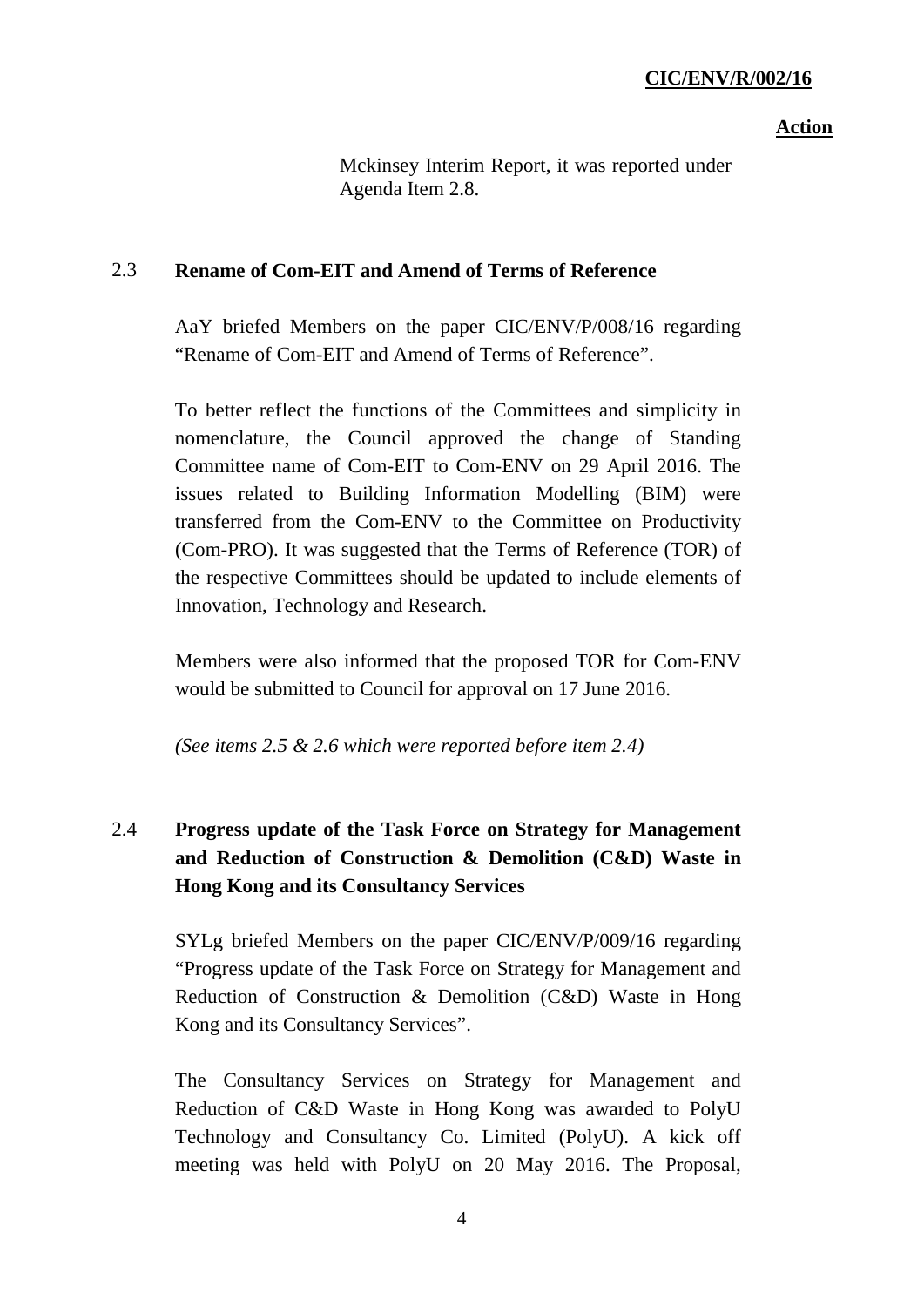# **Action**

Programme and Action Plans for the Consultancy Project were submitted for endorsement. The framework included to carry out literature review on current local statutory and overseas policies and measures, to conduct interviews and focus group meetings to collect information, to identify a list of potential waste from Bills of Quantities of projects, to observe three private residential projects at different stages of construction to qualitative estimate the characteristics of waste generation, to sort and quantify the collected construction waste, to propose a methodology for non-inert construction waste composition study, to prepare a service specification and to produce project reports.

After deliberations, Members endorsed the Proposal, Programme and Action Plans for the Consultancy Project.

Members took note of the progress of the Task Force on Strategy for Management and Reduction of C&D Waste in Hong Kong and its Consultancy Services.

*(JnL left the meeting at 3:25pm)*

# 2.5 **Progress update on the Provision of Consultancy Services for the Survey on the Potential Utilisation of Prefabrication Yard in Hong Kong**

SYLg briefed Members on the paper CIC/ENV/P/010/16 regarding "Progress update on the Provision of Consultancy Services for the Survey on the Potential Utilisation of Prefabrication Yard in Hong Kong".

The Consultancy for the Survey on the Potential Utilisation of Prefabrication Yard in Hong Kong was awarded to Mercado Solutions Associates Ltd. (MSA). Meetings were held with MSA on 3 March 2016 and 6 May 2016. The Inception Report and Survey Framework were submitted for endorsement.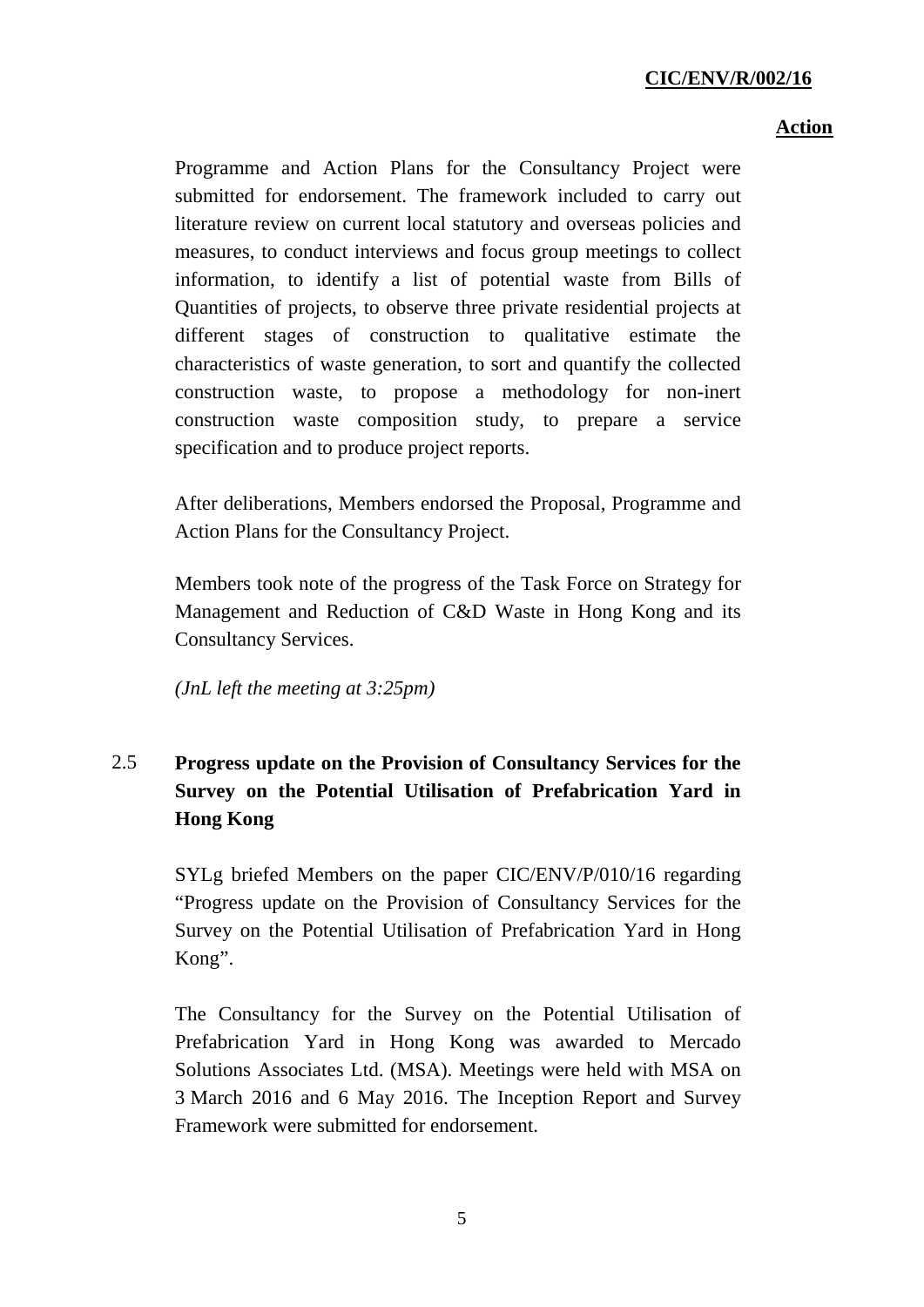# **Action**

#### 2.6 **Progress Update by the Consultant Mercado Solutions Associates Ltd. (MSA).**

MSA attended the meeting to give a presentation on the update progress of the Consultancy Services. Members were briefed on the areas of investigation, methodology of the survey, target groups, data collection method, sample size, questionnaire design and project schedule.

Members were also briefed on the qualitative expert interview of the Consultancy Project.

After deliberations, Members endorsed the proposed Inception Report and Survey Framework with addition of some questions related to Beam Plus in the Questionnaire.

Members took note of the progress on the Provision of Consultancy Services for the Survey on the Potential Utilisation of Prefabrication Yard in Hong Kong.

[**Post Meeting Note**: The Questionnaire has been reviewed and revised. The final version has been sent out by batches to different target groups in late July / early August 2016.]

*(TyLg and DyC left the meeting at 3:10pm)*

# 2.7 **Progress update of the Research on River Sand Substitutes for Concrete Production and Cement Sand Mortar Production (Phase Two) Final Report follow up**

AaY briefed Members on the paper CIC/ENV/P/011/16 regarding "Progress update of the Research on River Sand Substitutes for Concrete Production and Cement Sand Mortar Production (Phase Two) Final Report follow up".

After the Phase Two Final Report has formally issued, the CIC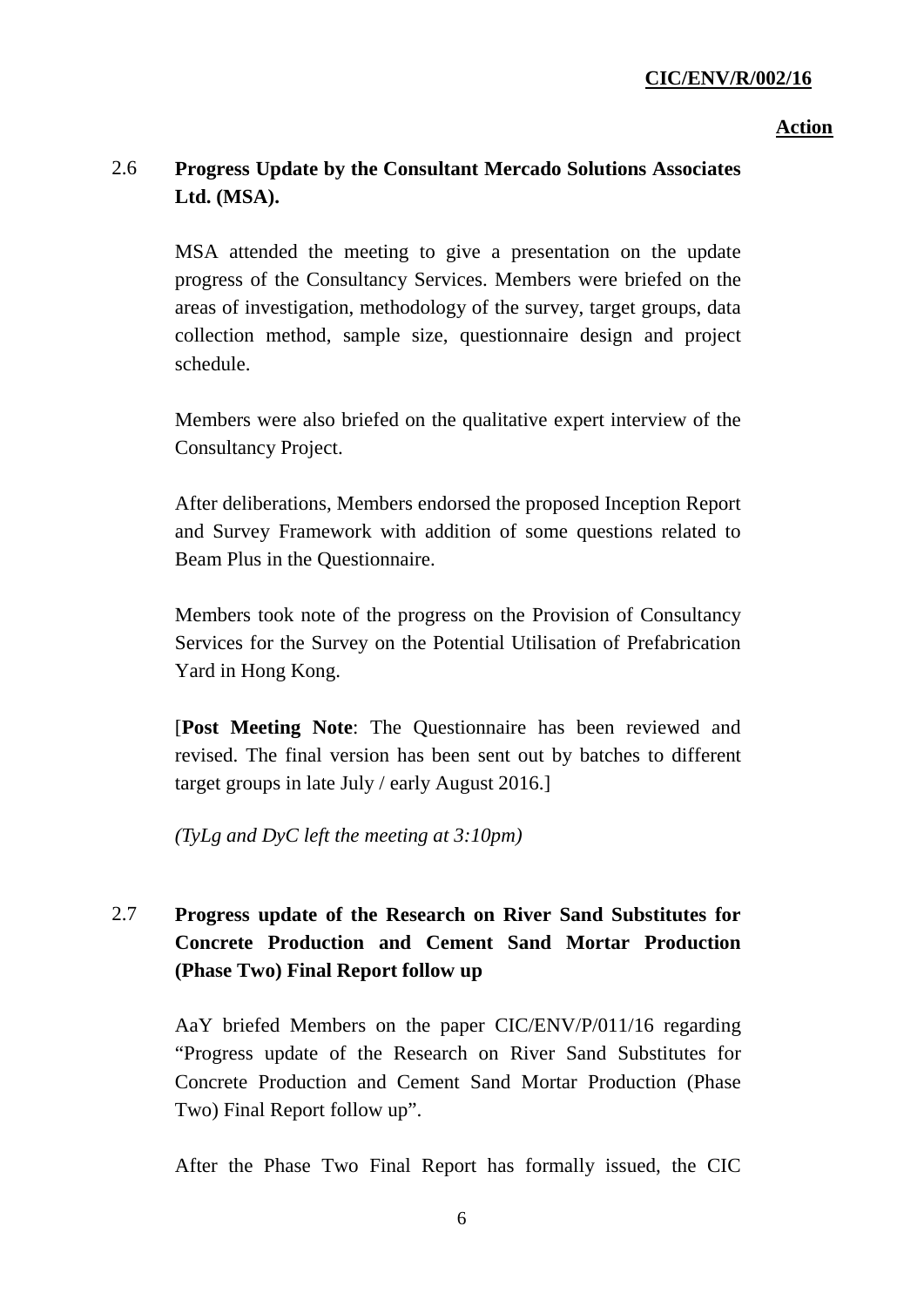### **Action**

Secretariat discussed with the CIC Training Centre Managers and confirmed that some trial tests would be conducted in the upcoming months (when the sourcing of supplier has been settled). The trial tests would verify the practicability of the River Sand Substitutes with the laboratory tests results stated in the Phase Two Final Report.

CIC Secretariat also liaised with the DevB and known that DevB would plan to launch some small-scale repair and maintenance projects as pilot scheme for trial run to check its practicability with the laboratory tests results stated in the Phase Two Final Report.

The CIC Secretariat would work closely with the CIC Training Centre Managers and DevB in the upcoming months for the trial run tests and update the progress from time to time.

Members took note of the progress update of the Research on River Sand Substitutes for Concrete Production and Cement Sand Mortar Production (Phase Two) Final Report follow up.

### 2.8 **Progress update of the Mckinsey Report follow up**

AaY briefed Members on the paper CIC/ENV/P/012/16 regarding "Progress update of the Mckinsey Report follow up".

In the Com-EIT Meeting No. 001-16 held on 30 March 2016, recommendations from Mckinsey Interim Report 'Building for a Better Future – Vision 2030' for the Hong Kong Construction Industry were discussed. It was agreed that the CIC Secretariat would consolidate the recommendations from the Interim Report and circulate to Members for fill in on the feasibility of implementation after the meeting.

CIC Secretariat sent out circulation email on 30 March 2016 to collect views and feedback from Members.

The feedback and timeline for the 7 recommendations from the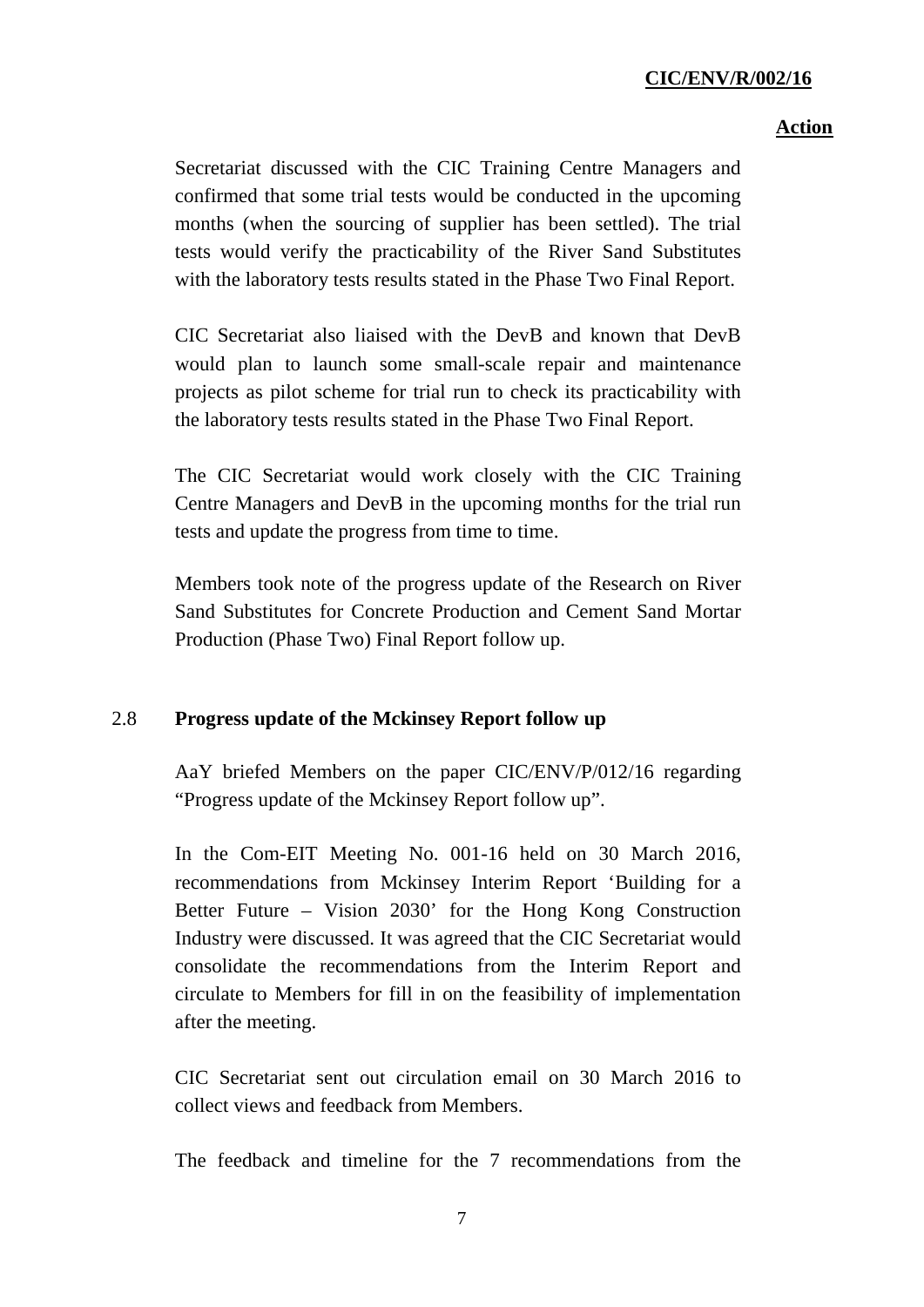# **Action**

Mckinsey Interim Report were received from Members of Com-ENV and went through in the meeting. Some items (such as Mckinsey Recommendation No. 20 and 44) may be implemented at an earlier timeslot than the recommended time frame but it was agreed to stick to the suggested programme in this stage first.

Members were invited to explore possible study or projects related to response to the recommendations from Mckinsey Interim Report and report in the upcoming Com-ENV meeting. CIC Secretariat and All

Members took note of the progress update of the Mckinsey Report follow up.

# 2.9 **Update from HKGBC**

The representative from HKGBC gave a verbal update on Green Product Labelling, Green Design Guidelines for Minimisation of C&D Waste and Beam Plus. It was suggested to make a summary list of projects relevant to CIC to be discussed in the next meeting.

BCw

### 2.10 **Any Other Business**

(i) The Commission of Inquiry into Excess Lead Found in Drinking Water had published a report ("Commission's Report") on 31 May 2016 stating its findings and recommendations on the Incident of lead found in drinking water. The report touched upon aspects of training and workers registration which are of relevance to the operation of the CIC.

With an aim to enhance CIC's operations and to prevent similar occurrences, CIC has correspondingly conducting an internal review of the training and registration operations, making references to the recommendations made in the Commission's Report. CIC will also identify areas for improvement and set out proposed follow up actions. The completed draft paper would be circulated to Members of Com-ENV afterwards.